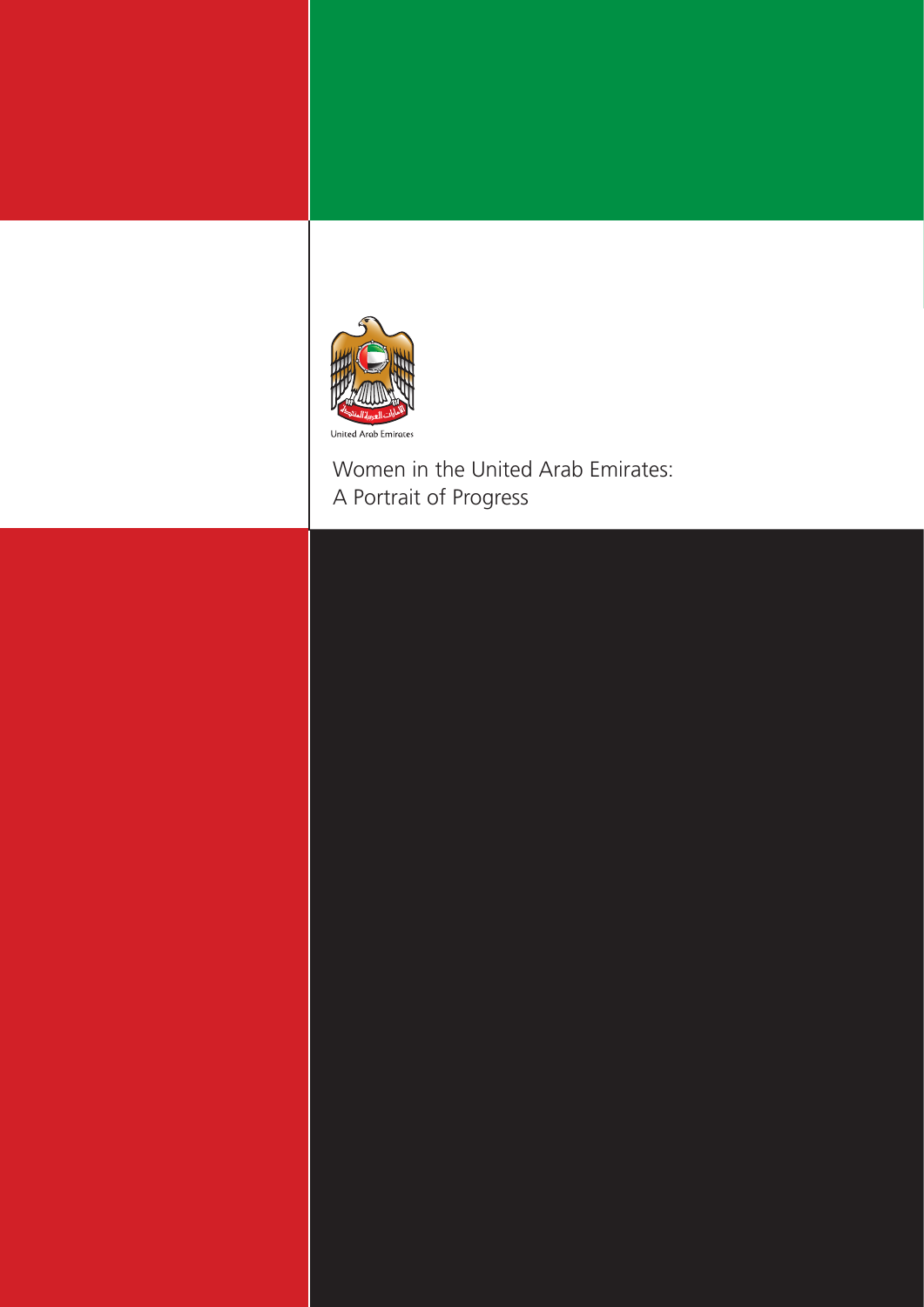# Introduction

The United Arab Emirates (UAE) is an example of a rapid and successful development story in the region, in terms of both the infrastructure and economy of the country and also the progress of its people. The UAE's achievement is perhaps best typified in the evolution and growing prominence of Emirati women as partners and contributors in this remarkable nation-building process. Women, who account for 49.3 percent of the national population, according to the 2005 Census, are today at the forefront of the workforce in the UAE in both the government sector as well as a growing number in the private sector. Aided by the government's commitment to empower women and provide them with equal opportunities, the status of women within the UAE has flourished in parallel with the country's growth since the federation was established in 1971. It is evident across the UAE that women today constitute a vital part of the nation's workforce and actively contribute to the country's government and economy.

This report, produced by the UAE Ministry of State for Federal National Council Affairs (MFNCA) outlines both the developments and challenges associated with women's progress in the country. The report stems out of a conviction that the women of the UAE are truly a success story to be celebrated. Despite the many preconceptions and stereotypes with regards to women in the Arab world, the lives of women in the UAE illustrate that such stereotypes do not necessarily apply in this country. The report aims to document, highlight and disseminate information on how the process of empowering women has evolved since the federation was established, the challenges encountered in this endeavor as well as plans for

### Women in the United Arab Emirates: A Portrait of Progress | 1

how this development process could be taken forward. The report outlines the progress and achievements of UAE women in the education, workforce, and entrepreneurial as well as political arenas not only as an information tool but also to provide a baseline against which the UAE can measure future progress.

The information provided in this report demonstrates that the UAE continues to set new standards for the region in advocating change and development in line with its national interests, while maintaining its position as a committed and responsible member of the international community.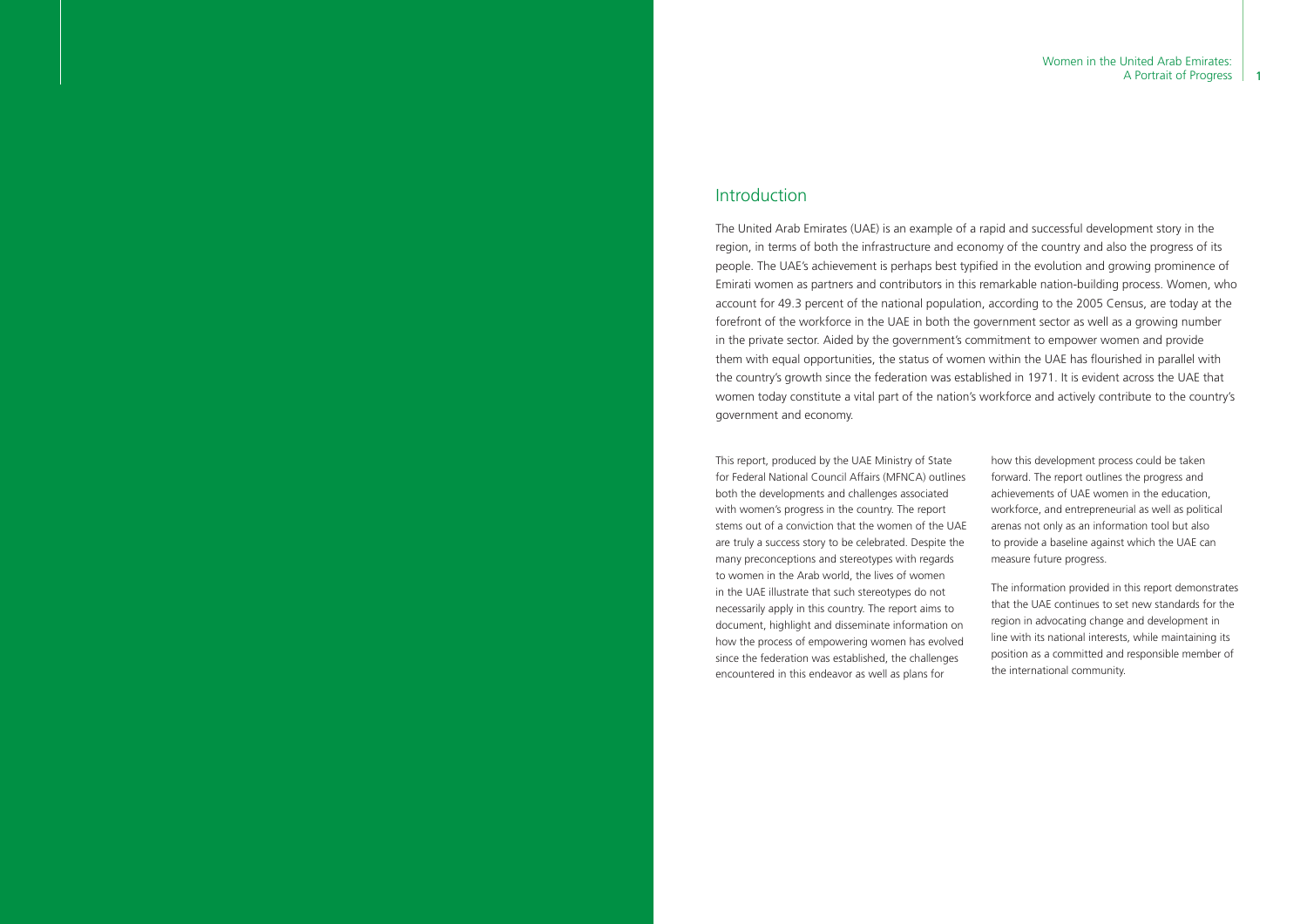### Women in the United Arab Emirates: A Portrait of Progress | 3

Traditionally, women have always been the backbone of family life and the social structure of the UAE and they continue to remain an integral part of maintaining the nation's Islamic heritage and national culture. Today, with the ongoing evolution of UAE society and the dynamic modernization process that has taken place over the last 36 years, the government's strategic vision for women is based on providing them with the necessary tools to achieve professional excellence. This strategy aims to energize and utilize women's role in public service as well as the private sector and to ensure that all career tracks remain open to them should they choose to pursue them. In essence, the UAE understands that it is a national imperative for women to contribute to the development process.

become financially independent and professionally successful. Along with economic growth, the UAE has progressed in the social arena too. According to the UNDP's Gender-Related Development Index for 2007/2008, the UAE ranks 43rd among 177 countries and 29th in the world under the Gender Empowerment Measure (GEM), which is the best rating in the Arab World.<sup>1</sup>

The commitment and enthusiasm from Emirati women themselves to benefit from these opportunities has complemented the government's policies and strategy on gender empowerment. As a result, some Emirati women have gone on to become pioneers in their fields. In the process, not only has the traditional role of women changed over the last two generations, but UAE society as a whole has been changed in numerous and positive ways, creating a bridge between the traditional and the modern without sacrificing the heritage and culture that defines this society's national identity.

The 2007 United Nations Development Programme (UNDP) status report on Millennium Development Goals recognized the positive outcome of the UAE's target-oriented policies in a number of areas, including women's empowerment. It particularly noted that the state legislations in the UAE do not discriminate on the basis of gender with respect to education, employment or the quality of services provided. According to the findings of the report, educational indicators show that women's achievements in education have reached its targeted levels, and in some cases, exceeded that of men because of a strong desire amongst women to

If education is the cornerstone of any successful society, UAE women have achieved outstanding progress accounting for over 70 percent of university graduates.2 Women participate actively in the political sphere through representation in the Federal National Council (FNC), local consultative councils, as well as their participation in the formation and shaping of public policy through their active roles as ministers in the federal Cabinet, ministries and local government bodies.

Women's active status and achievements is a product of the far-sighted policies of the country's leaders, and have evolved as the norm and not an exception. Although UAE women have made great strides in a number of spheres, the Government views women's issues as a part of a larger 'work in progress' and is determined to continue supporting their empowerment.

## I. Constitutional and Legal Protection

*"Equality, social justice, ensuring safety and security and equality of opportunity for all citizens shall be the pillars of the Society." Article 14, UAE Constitution*

*"Society shall be responsible for protecting childhood and motherhood and shall protect minors and others unable to look after themselves for any reason, such as illness or incapacity or old age or forced unemployment. It shall be responsible for assisting them and enabling them* 

*to help themselves for their own benefit and that of the community." Article 16, UAE Constitution*

*"All persons are equal before the law, without distinction between citizens of the Union in regard to race, nationality, religious belief or social status." Article 25, UAE Constitution*

The government's belief that women are entitled to fulfill active roles in society and become effective partners in the development process is grounded in the UAE Constitution, which guarantees the principles of universal social justice, in accordance with the tenets of Islam. This vision originates from the very establishment of the federation and the promulgation of the UAE Constitution, a legacy of the UAE's founding father, Sheikh Zayed bin Sultan Al Nahyan, who once stated quite simply and decisively that *"Women have the right to work everywhere."* Sheikh Zayed believed that women should work and contribute to society, but that this right would be based on merit and not favoritism, once stating that: *"Like men, women deserve the right to occupy high positions according to their capabilities and qualifications."*

Under the Constitution, women enjoy the same legal status, claim to titles, access to education, healthcare and social welfare and the same right to practice professions as men. They are also guaranteed the same access to employment, health and family welfare facilities. In accordance with Islamic principles upon which the Constitution is based, the rights of women to inherit property are also guaranteed and ensured.

The guarantees enshrined in the Constitution have been implemented through legislation. Under the terms of the UAE Federal Labour Law (8) of 1980, for example, discrimination between men and women in

terms of equal pay for equal work is unconstitutional. As stated in Article 32: *"A woman shall be paid the same wage as a man if she performs the same work."*

The Civil Service Law (Articles 55, 56) also allows for extensive maternity leave, and in 2005, civil service rules governing additional payments for children and housing were amended to eliminate any genderbased discrimination against employees. Employers in the UAE are prohibited from firing or threatening to fire a female employee on the basis of pregnancy, delivery, or parenting. Maternity leave in the public sector is two to six months. To address some of the issues that discourage some women from working, in 1999 the FNC revised the text of Article 55 to give women three months maternity leave with full pay and another six months at half pay. A woman is now entitled to five separate periods of maternity leave during her employment with the right to return to work at any time. A woman may also take one paid hour break from work per day for 18 months to nurse her baby.

A Personal Status Law has been approved by the UAE Cabinet incorporating new laws to tackle the issues related to the protection of women including: Family guidance, marriage, divorce, marital rights and compensations amongst other key areas. The law is pending review by the Federal National Council before final promulgation by the UAE President.

Women have protected rights of child custody that can be transferred to their mothers or direct female member of her family until the child reaches a certain age at which point the family courts will assess future custody. According to UAE Federal Law no. 6 of 2001 women who are divorced, widowed or supporting orphaned children are eligible for social welfare.

Aside from national legislation, the government has also committed to a number of international

# Women in the UAE: An Overview

<sup>1</sup>*UNDP Human Development Report 2007/2008 (http://hdrstats. undp.org/countries/data\_sheets/cty\_ds\_ARE.html)* 2 *Office of Higher Education, Policy and Planning, Ministry of Higher Education and Scientific Research (2007)*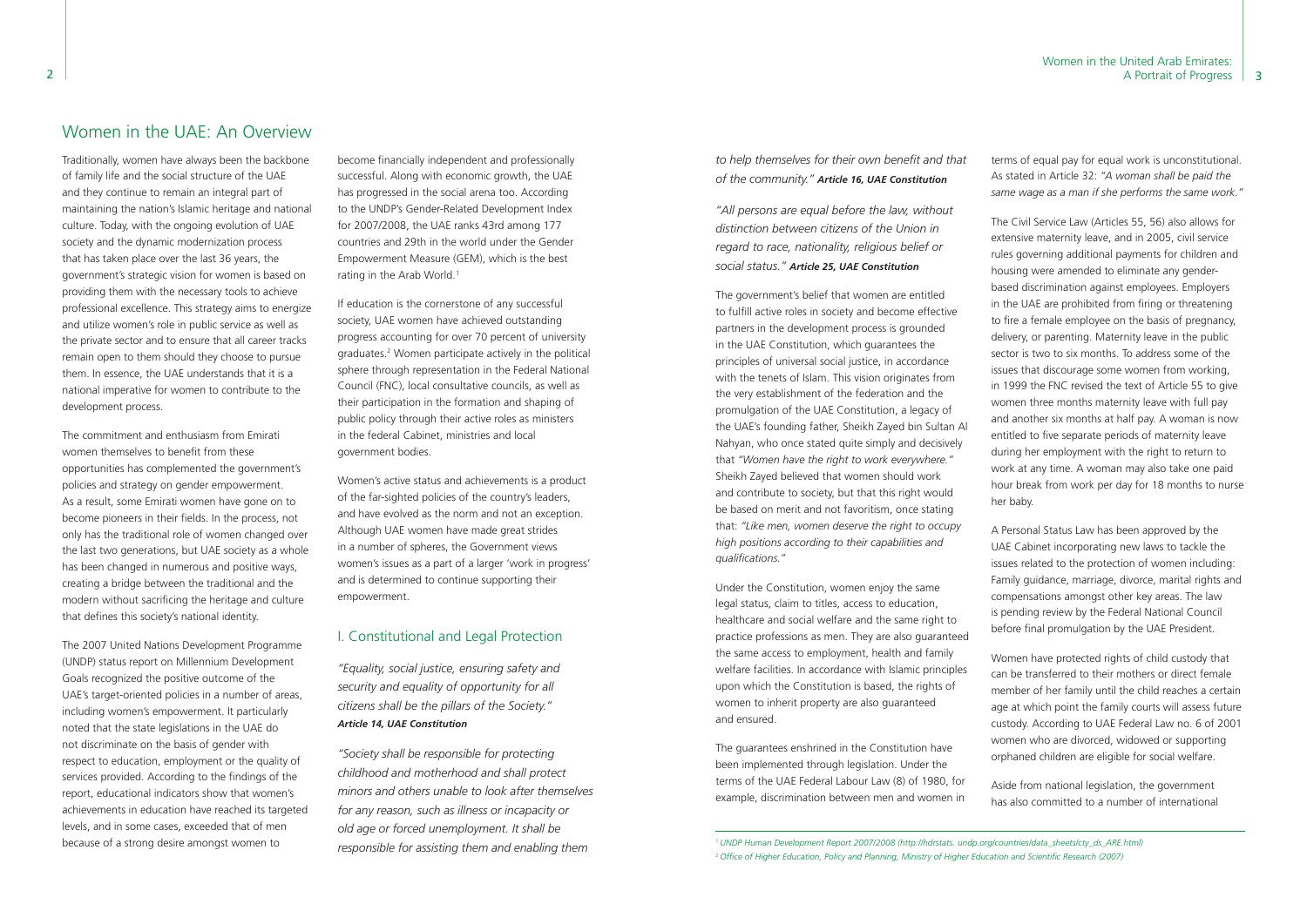The government views the empowerment of women as crucial to improving their level of political participation in the country. Women should be at the forefront of directing change in the region and gender-related policies are undoubtedly more effective when women have themselves contributed to the legislative process. The UAE has taken a lead in the region to empower women politically and, over the past few years, women have begun to more visibly contribute in the political arena.

A good example of the country's success in this modernization process was demonstrated by the impressive role played by women in the historic FNC elections of December 2006, an important milestone in the history of the UAE. Through the election process, UAE women demonstrated their ability to move into the national political arena and compete as equals with men. Female candidates ran effective campaigns across the UAE on a number of wide ranging issues from health and social welfare to education, economy to demographics and jobs, transportation, local housing and other substantive issues.

While women made up 17.7 percent of the Electoral College, 63 of the 452 candidates who contested the polls were women. The voter turnout among women was also extremely high across the UAE. Interaction with women ahead of the elections revealed that many of them were keen to participate because they were setting precedents for women's political participation in the future.

Dr. Amal Al Qubaisi was the first woman in the UAE's history to win a seat on the FNC, elected by the Abu Dhabi Electoral College. In order to ensure fair representation, the government nominated eight other women across the remaining six emirates to the 40-member FNC, which translates into a 22.5 percent share of the seats – way above the Arab world average of 9.3 percent and the world average of 17 percent. This affirmative action from government

agreements specifically relating to women and children, including the Convention on the Elimination of all Forms of Discrimination Against Women (CEDAW), an international benchmark for high standards of non-discrimination. The UAE is also a signatory to the United Nations Convention on the Rights of the Child and the International Convention on the Elimination of All Forms of Racial Discrimination.

Beyond this legislative framework, the government continues to make the necessary efforts to mainstream and promote gender equality and justice in all government institutions, with a focus on raising awareness through the education system. The UAE continues to work on removing social and psychological barriers that impede the full integration of women into the workforce, especially in the private sector. Although great strides have been made, there is an awareness that our work has just begun and the Government is committed to improving its gender equality strategies.

## II. Political Participation

*"Public office shall be open to all citizens on a basis of equality of opportunity in accordance with the provisions of law. Public office shall be a national service entrusted to those who hold it. The public servant shall aim, in the execution of his duties, at the public interest alone." Article 35, UAE Constitution*

*"The possibility of women joining the Federal National Council (FNC) and assuming a ministerial portfolio is no longer a distant dream but inevitable." Sheikha Fatima bint Mubarak, 30 November, 2002*

*"A place without women is a place without spirit." Sheikh Mohammed bin Rashid Al Maktoum, 18 December, 2006*

to ensure women's representation in the FNC has enabled women to prove themselves within the public sphere.

At present, UAE women parliamentarians are active contributors to council meetings, contributing to the review of draft laws, debating issues of public concern and representing their constituents on the FNC committees. In future elections, women will undoubtedly see greater electoral successes as they build individual public profiles and professional experience. Although there are many challenges ahead, the will and the support of the government in ensuring that women play a strong role in the development and progress of the UAE, particularly in terms of contributing to the national policy debates was strongly demonstrated in the country's first election experience. Although the elections were a first step in a wider participatory process, they were an immediate gain for women. As one female parliamentarian noted:

*"In other countries, women have had to fight for their political rights, whereas women in the UAE have been granted these rights, so let us never take our rights for granted. We shall remember every right entails responsibilities and we will work hard to live up to the expectations of our leaders and our society." Najla Faisal Al Awadhi, June 20073*

The government's serious commitment to ensure that women participate in decision-making at the highest levels was reinforced by the Cabinet reshuffle of HH Sheikh Mohammed bin Rashid Al Maktoum, Vice-President and Prime Minister of the UAE and Ruler of Dubai, in February 2008, increasing the number of female ministers to four.

# Government: Quick Facts 2008

### **Female Members of the Cabinet:**

- <sup>n</sup> Minister of Foreign Trade: **Sheikha Lubna Al Qasimi**
- <sup>n</sup> Minister of Social Affairs: **Mariam Mohammed Khalfan Al Roumi**
- <sup>n</sup> Minister of State: **Dr. Maitha Salem Al Shamsi**
- <sup>n</sup> Minister of State: **Reem Ibrahim Al Hashimi**

### **Female Members of the Federal National Council:**

- Dr. Amal Al Qubaisi
- **n** Dr. Fatma Al Mazroui
- **n** Maissa Ghadeer
- Fatma Al Marri
- Najla Al Awadhi
- **n** Dr. Aisha Al Roumi
- Alia Al Suwaidi
- **n** Dr. Nidhal Al Tuneiji
- Rowwiyeh Al Sammahi

### **Women Judges**

■ Kuloud Ahmed Juoan Al-Dhaheri

Women in the diplomatic service and higher posts of government amount to 30 percent of the UAE's civil service including diplomatic postings abroad and a total of 66 percent of the government sector is represented by women.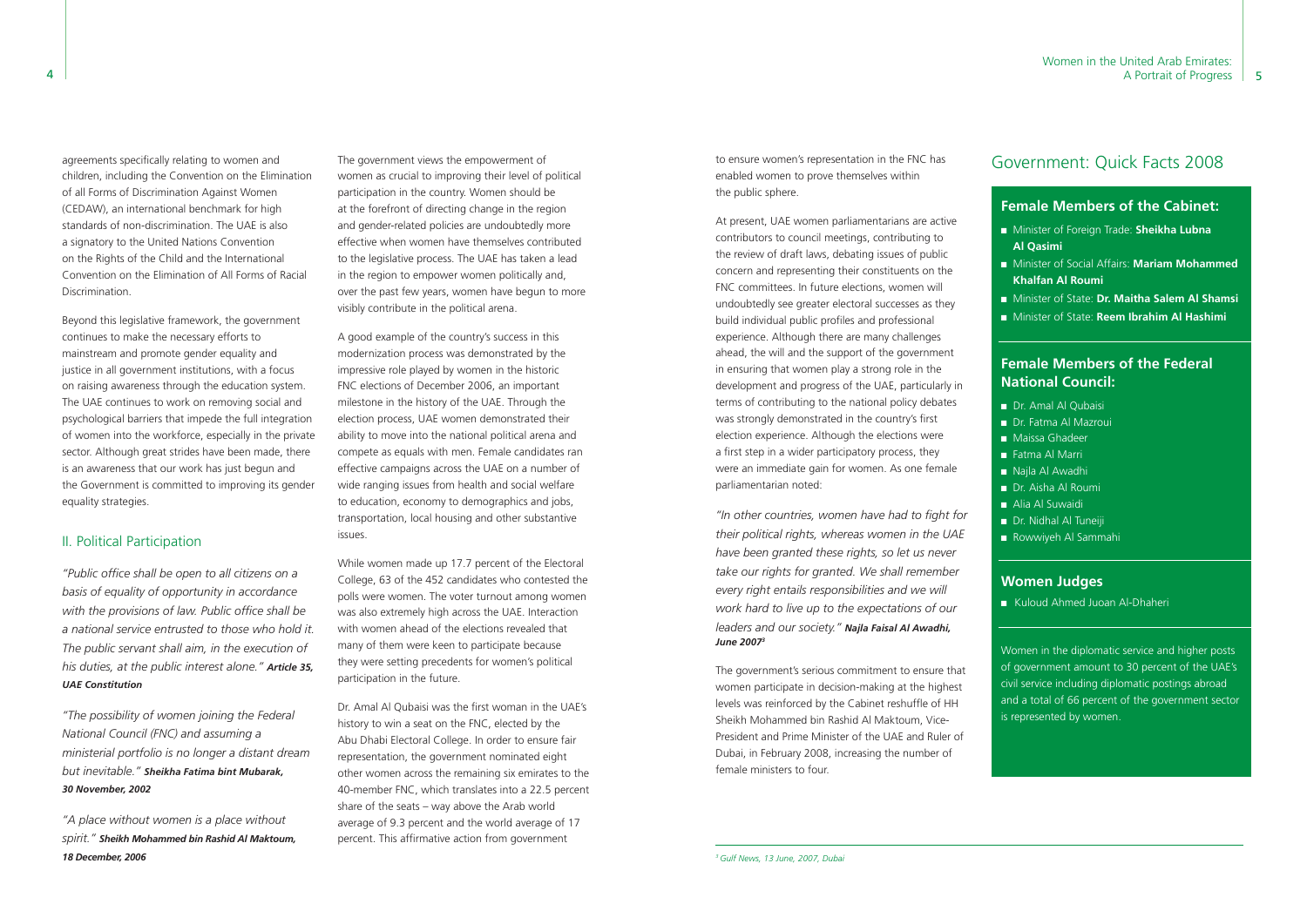### III. Women in the Workforce

*"Society shall esteem work as a cornerstone of its development. It shall endeavor to ensure that employment is available for citizens and to train them so that they are prepared for it." Article 20, UAE Constitution*

*"Every citizen shall be free to choose his occupation, trade or profession within the limits of law." Article 34, UAE Constitution*

percent participate in partnership ventures, and six percent work in business. Entrepreneurship among women is also becoming increasingly popular and in fact, according to 2006 figures, the UAE has the largest number of businesswomen in the region.<sup>6</sup>

The open constitutional framework for work opportunities has given UAE women the chance to participate in the development of their society alongside men. The contribution of national women to the economy increased significantly from 9.6 percent in 1986 to 33.4 percent in 2007, which approximately represents a 3.5 percent average annual growth.4 Today UAE women account for 59% of the national UAE labor force market in fields as diverse as engineering, science, healthcare, media, computer technology, law, commerce, university lecturers, government and the oil industry.<sup>5</sup> This positive development was not only the result of substantial enrolment by women in education, but also because of the open social attitudes towards women's employment and the fact that work was increasingly being seen not merely as a source of income but as part of establishing a personal as well as professional identity. There is also no doubt that women role models are encouraging women to break away from traditional areas of employment.

According to 2005 figures from the UAE Businesswomen Council, about 40 percent of women work in the public sector, 18 percent in the private sector, 29 percent work as representatives of various organisations, 7.6 percent are self employed, 7.3

In some traditional areas, women employees are clearly dominant in both the national and expatriate communities. For example, 100 percent of nursery schoolteachers, 55 percent of primary schoolteachers and 65 percent of intermediate and secondary schoolteachers are women. UAE women comprise over 40 percent of all employees in education, at least 35 percent work in the health sector and approximately 20 percent in social affairs.7 One out of every three doctors, pharmacists, technicians and administrators is a woman, as is over 80 percent of the nursing staff. Continuing this trend, the Faculty of Medicine and Health Sciences at the Emirates University is attracting more female applicants than male.

The number of professional women in the media has risen sharply since Federal institutions such as Zayed University and the Higher Colleges of Technology introduced dedicated communication courses in an effort to equip more women for professions in the communications and media industry.

From rudimentary beginnings, when educational opportunities were minimal, the percentage of girls enrolled in primary education has grown rapidly. There were just 19,000 registered schoolgirls in 1972-73. In contrast, the 1975 census listed 3,005 women with their first university degree or equivalent. Women literacy rates match those of men as of 2007. Nearly half the students registered in over 1,250 schools across the UAE are girls; about 75 percent of all students in the UAE University are women; and, three out of every five students in the public higher education system are women. On average, 62 percent of students enrolled in higher education and 70.4 percent of total graduates are women.<sup>9</sup>

Women are also deeply involved in environmental initiatives, with two environmental NGOs in the UAE headed by Emirati women. A leading UAE University has recently introduced a master's degree in environmental sciences, and its first graduates were women, providing an important future source of UAE professionals who are interested in the UAE's sustainable development strategy.

Women leaders have also emerged in non-traditional careers and sectors traditionally dominated by men.

The first female Emirati pilot at the General Civil Aviation Authority, the first female Emirati judge in the history of the UAE and the first Army Brigadier are role models for Emirati women. Recent changes in the UAE's judiciary law to encompass women's equal opportunity rights are in line with the government's commitment to promote more women to the highest posts in the judiciary.

Women are now active members of the military establishment. The UAE established the first Women's Army College in the Gulf region and is unique among the Gulf countries in permitting women to join the armed forces and police. This breakthrough was achieved during the second Gulf War when the women of the country expressed interest in undergoing basic military training in order to be equipped to defend their homeland. Today, women work alongside their male compatriots in the military in every position, except those involving front-line combat. The first batch of women graduated in 1992 from the Khawla bint Al Azwar Training College, forming the basis for the creation of the special Women's Corps, which now includes hundreds of members. And, as part of the police forces, they perform a variety of jobs ranging from criminal investigation to customs control.

In the field of arts and culture, women have also begun making rapid and impressive strides in mediums such as the arts, film, design, literature, media and much more. Women are members of the cultural authorities and boards directing government strategy in the fields of culture, arts and music and are actively involved and recognized for their contribution to cultural growth in the UAE.

## IV. Education

The stimulus for UAE women's development has largely been access to education, in which women have excelled, both in the local universities and also internationally under UAE government scholarship programs.

Women in the UAE are in fact outperforming males at every educational level. According to a PricewaterhouseCoopers report, at 77 percent, *"the UAE is registering the highest rate of females in higher education in the entire world."*<sup>8</sup> The United Nations also recognizes the UAE to be among the most developed nations in educating women.

Of the 278 national students graduating from overseas universities in 2007/2008, 46 percent were women. 48 percent of bachelor students, 38.3 percent of masters and 55 percent of PhD holders from universities abroad are female.<sup>10</sup> In 2005, the female illiteracy rate in the UAE was a low 2.4 percent, compared to 10 percent among males and

<sup>4</sup>*Presentation by Raja Al Gurg, President of Dubai Women's Business Council "UAE Women in Business: An Overview of the past, present and future," 2006* <sup>5</sup>*United Arab Emirates 2008 Yearbook, Trident Press, London, 2008*

<sup>6</sup>*Presentation by Raja Al Gurg, President of Dubai Women's Business Council "UAE Women in Business: An Overview of the past, present and future," 2006*

<sup>7</sup>*Ibid*

*<sup>8</sup> PricewaterHouseCoopers uses a study by Al Mishkat Centre for Research and Training, Egypt, "Higher Education In Arab Countries; Human Development And Labour Market Requirements" by Dr Nader Fergany, 2005*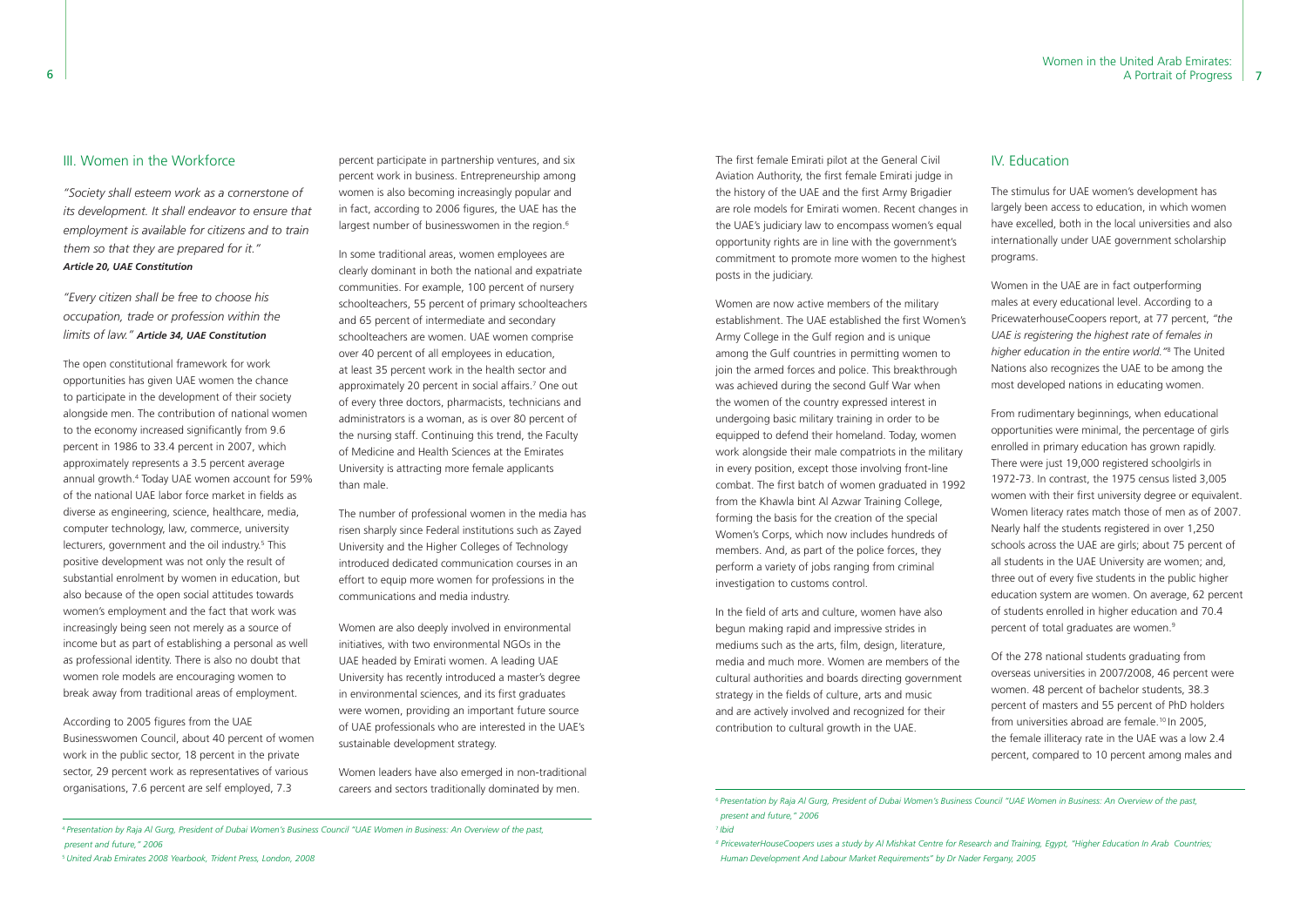### Women in the United Arab Emirates: A Portrait of Progress | 9

the average in the Arab World of over 50 percent. With only 2.1 percent of females dropping out of educational institutions during 2006-2007, women are attaining the necessary education to enter and excel in the job market. According to a survey by Tanmia, the UAE's National Human Resources and Development Authority, women at the UAE University have enrolled in a variety of specializations including the faculties of humanities and social sciences, education, sciences, medical and health science, information technology, business and economics, as well as food systems.

In order to develop overall educational standards in the country, the government has allocated nearly 25 percent of the federal budget for 2007 to the education sector, which translates into 6.98 billion dirhams (US\$1.9 billion), a five-fold increase from the 1.7 billion dirhams in 1994. This figure does not include local government spending which also makes substantial contributions to private sector education.

### V. Businesswomen and Entrepreneurs

*"Women in the UAE enjoy equal opportunities, like men, for work and investment, financial and logistic facilities to conduct their own businesses and private projects in all fields. More than ten thousand business women in the country own and run their own businesses. The capital managed by women amounts to Dh12. 5 billions (about US\$3.17 billion) invested in various fields, including trade, industry finance, real estate, tourism, fairs and exhibitions, construction and services." Minister of Social Affairs, Mariam Mohammed Khalfan Al Roumi at the UN General Assembly Debate, March 8 2007, New York*

The government has encouraged women's participation in economic development amid a rapid growth in the number of businesswomen in the region. According to the Ministry of Economy, about half of the small-to-medium enterprise sector in the UAE is handled by women; further, 48 percent of women business-owners are also the sole owners of their firms.

The UAE Businesswomen Council, a nationwide network of business, professional and academic women, was set up in 2002, supported by the Federation of Chambers of Commerce and Industry. The Council has almost 12,000 members, growing at around two percent annually between 2002 and 2006, and running investments worth more than 25 billion dirhams (US\$6.81 billion) in various fields, including trade, industry, finance, real estate, tourism, fairs and exhibitions, construction and services.<sup>11</sup> In the Abu Dhabi Securities Market, for example, 43 percent of the investors are women, which reflect their ambition to be part of the UAE's vibrant economic activity.12

In order to focus on the role of women in development, the Council, with the support of the Abu Dhabi Chamber of Commerce and Industry, organised the Women's Global Economic Forum in Abu Dhabi during November 2007. Close to 1,000 women participated in the forum from various diverse sectors including businesswomen and representatives of ministries, governmental departments, private sector, chambers of commerce and industry, business councils, as well as women's associations and national committees on women in the member countries of the Gulf Cooperation Council (GCC) and other Arab countries. A number of conferences and workshops are also held annually across the UAE on a range of gender related topics, energizing and reinforcing the promotion of women in all sectors.

The Abu Dhabi Businesswomen Group is implementing a number of major training initiatives in cooperation with trading and educational partners to provide valuable work experience for women and encourage female entrepreneurship. The Dubai Business Women Council is providing women entrepreneurs in the UAE with assistance for small and medium ventures – from compiling feasibility studies to consultancy in all areas, from setting up businesses to making financing and resources available.

Furthermore, a research project has recently been launched by the Ministry of Foreign Trade in May 2008 under the direction of HE Sheikha Lubna Al Qasimi, Minister of Foreign Trade, entitled: "The Emergence of UAE Women as an Economic Force." The publication will aim to illustrate and showcase the achievements of women in the UAE as a source of national pride and will include in-depth portraits of leading figures and female role models in different sectors.

### VI. Women's Organizations

There are a number of organizations dedicated to representing the interests of women in the UAE.

#### **General Women's Union**

The constructive and vital role played by the General Women's Union (GWU), which was established in 1975 under the leadership of HH Sheikha Fatima bint Mubarak, wife of late President Sheikh Zayed bin Sultan Al-Nahyan, only a few years after the establishment of the UAE federation remains crucial to women's empowerment. The GWU has been a key player in the government's strategy to create a supportive environment for women. Established with the aim of bringing together all the women's societies in the country under one umbrella, HH Sheikha Fatima is a pioneer figure for women in the UAE and continues to lead the development process.

Since its formation, the government-funded GWU has brought to the fore many inter-related issues of concern for women, children and the family, and has been instrumental in introducing literacy programmes throughout the UAE. The GWU has a number of committees that provide vocational training, job placement services, and family mediation services and continues to play a major role in facilitating economic independence through the establishment of small businesses. Simultaneously, it has an active community calendar of social, cultural and sporting activities.

Amongst its many duties, the GWU is responsible for suggesting new laws and amendments to existing laws in order to benefit women. The GWU pursues policy research related to women's issues and makes recommendations to the relevant ministries and government departments based on their findings. The GWU was in fact instrumental in the realization of the new civil service law of 2001 extending maternity leave, as well as the law establishing the Supreme Council for Mother and Child in 2003 which is directly affiliated to the Office of the President. The GWU also played a key part in reviewing the country's draft social status law governing family relations.

In addition, the GWU plays a significant role in women's affairs at regional and international levels. It maintains particularly strong Arab and international links with women's organizations and is affiliated to the Arab Women's Federation, International Women's Federation and International Family Organisation.

The GWU has participated in all the UN-sponsored world conferences on women over the last few decades, culminating in Beijing in 1995, the largest conference in the history of the United Nations. Subsequently, the GWU focused on bringing about the necessary measures to activate CEDAW and to implement the recommendations of the Beijing Declaration.

*<sup>11</sup> United Arab Emirates 2008 Yearbook, Trident Press, London, 2008 12 Abu Dhabi Businesswomen Council Directory (2005)*